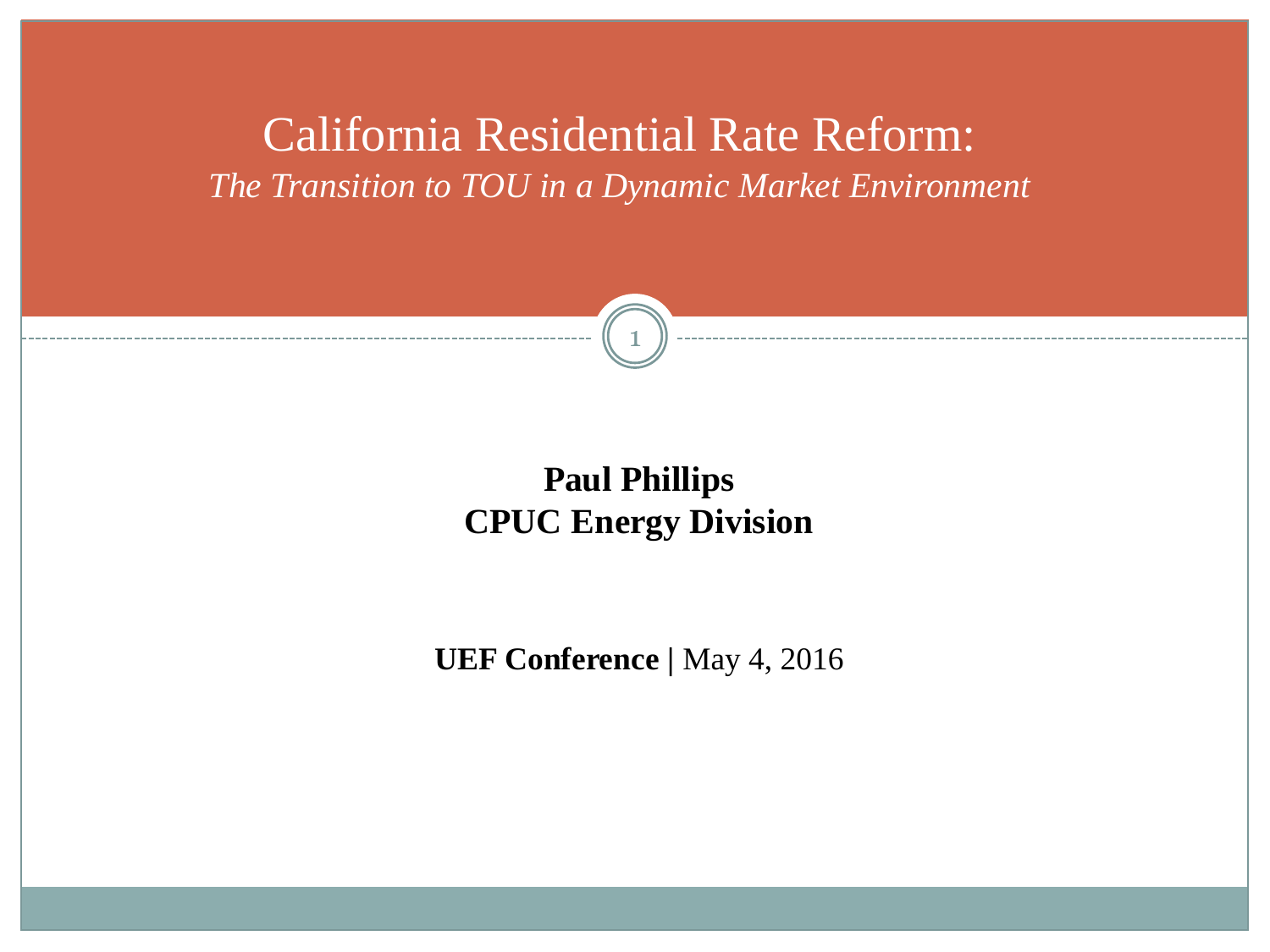# **PD Central Provisions**

2

## **Tier Flattening "Glidepath" and Billing Impacts**

- Compress rate tiers from 4 to 2 (with a 20% differential) on a gradual glidepath by 2019.
- **Impact:** This will bring rates more in line with cost over a reasonable time horizon. Some high usage customers currently paying above the cost of service will experience bill reductions, while some lower usage customers paying below the cost of service will experience bill increases.

## **Default TOU**:

- Residential customers will be defaulted to TOU rates on January 1, 2019.
- TOU rates reflect predictable daily changes in the cost of electricity service, and enable customers to reduce usage during peak hours when electricity prices are higher.
- Proposals for default TOU rates will be considered in the utilities 2018 Rate Design Window applications.

## **Minimum Bill**:

- Introduces a minimum bill of \$10 in 2015 that will stay its course to \$10+CPI in 2018.
- CARE customers will assume half the burden at \$5 in 2015, \$5.11 in 2017 and \$5.11+ CPI in 2018.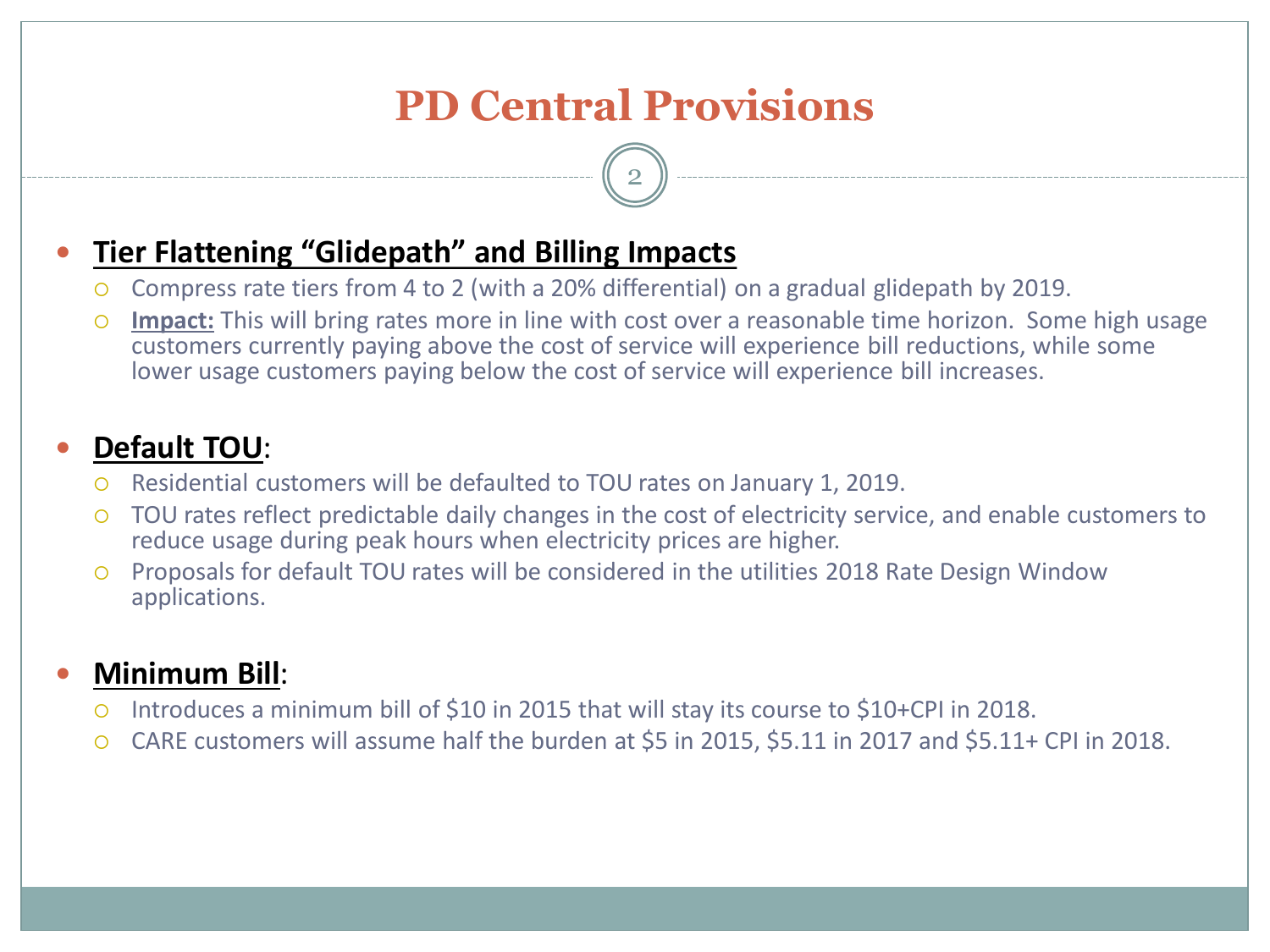# **Central Provisions of the Proposed Decision (cont'd)**

3

- **No Fixed Charge**: The PD does not approve a fixed charge at this time, but allows the utilities to refile for fixed charges for consideration in GRCs.
- **CARE Discount of 30-35%:** In accordance with AB 327, the IOU glidepaths include adjustments to the CARE discount so that they are within the new statutory discount range of 30-35% by 2018.
- **Super-User Electric Surcharge (SUE):** Set at 400% of baseline, to incentivize very high users to reduce consumption; to be implemented in January of 2017.
- **TOU Pilots and Customer Outreach**: Tier 3 Advice Letters on TOU pilots will be filed January 1, 2016. Workshops, reports on utility rate reform progress, and the convening of
- **Residential Electricity Rate Summits (RERS):** Annual conference to discuss and evaluate utility summaries of rate impacts on consumers and the effectiveness of consumer protections and marketing, education, and outreach.
- **Phase 3 of the Proceeding**: to address optional TOU pilot design implementation (Tier 3 advice letters to be filed Jan 1, 2016), outreach priorities (starting with vulnerable customers), etc.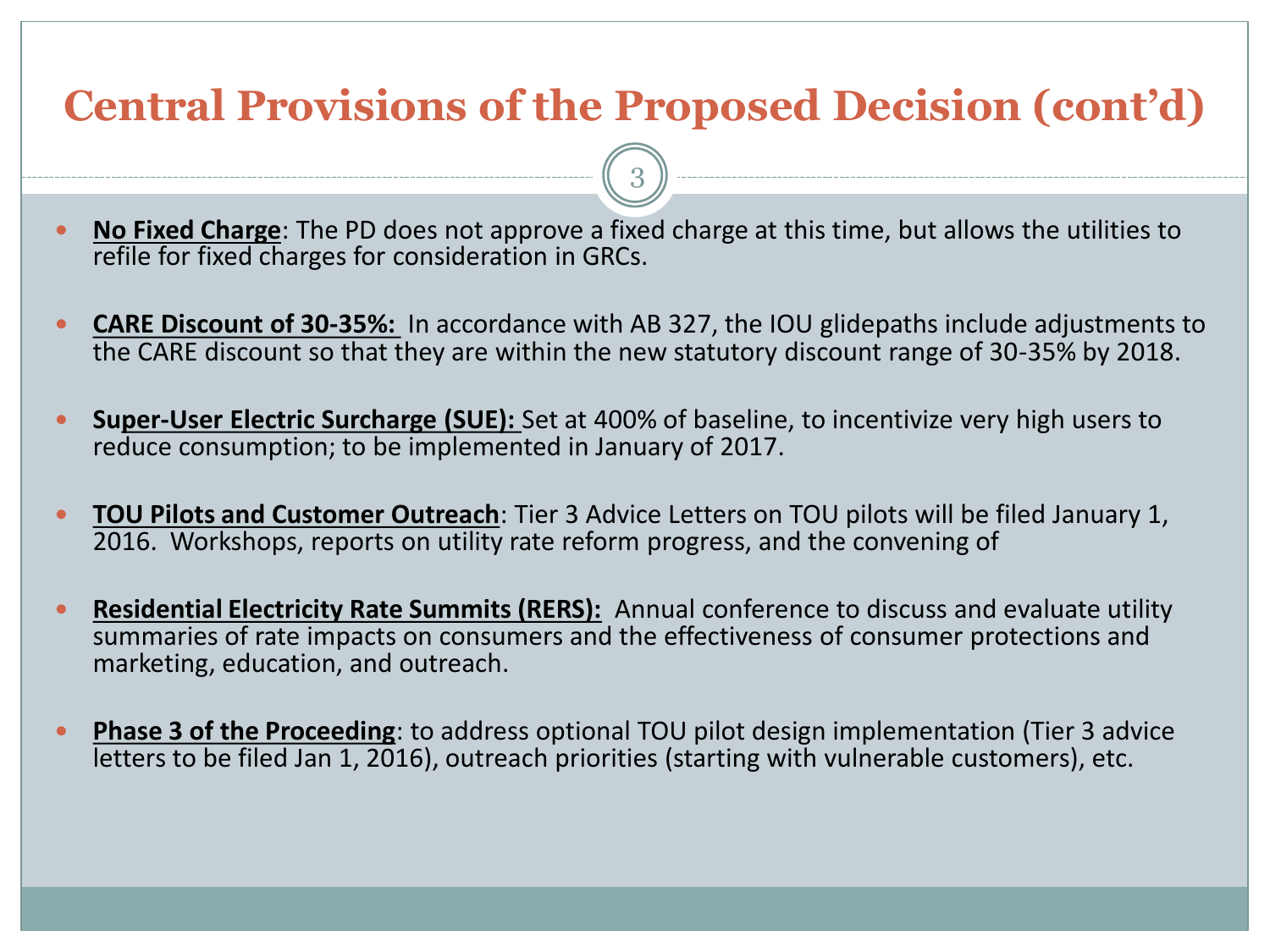## **PG&E Non-CARE Bill Impacts to 2018: 20% vs 100% Differential**



 $\triangleright$  We use Scenario 3A (blue) to represent the PD and Scenario 3D (green) to represent the APD. Note that the actual APD differential of 67% would result in bars that more closely resemble the PD (blue) bars in this graph.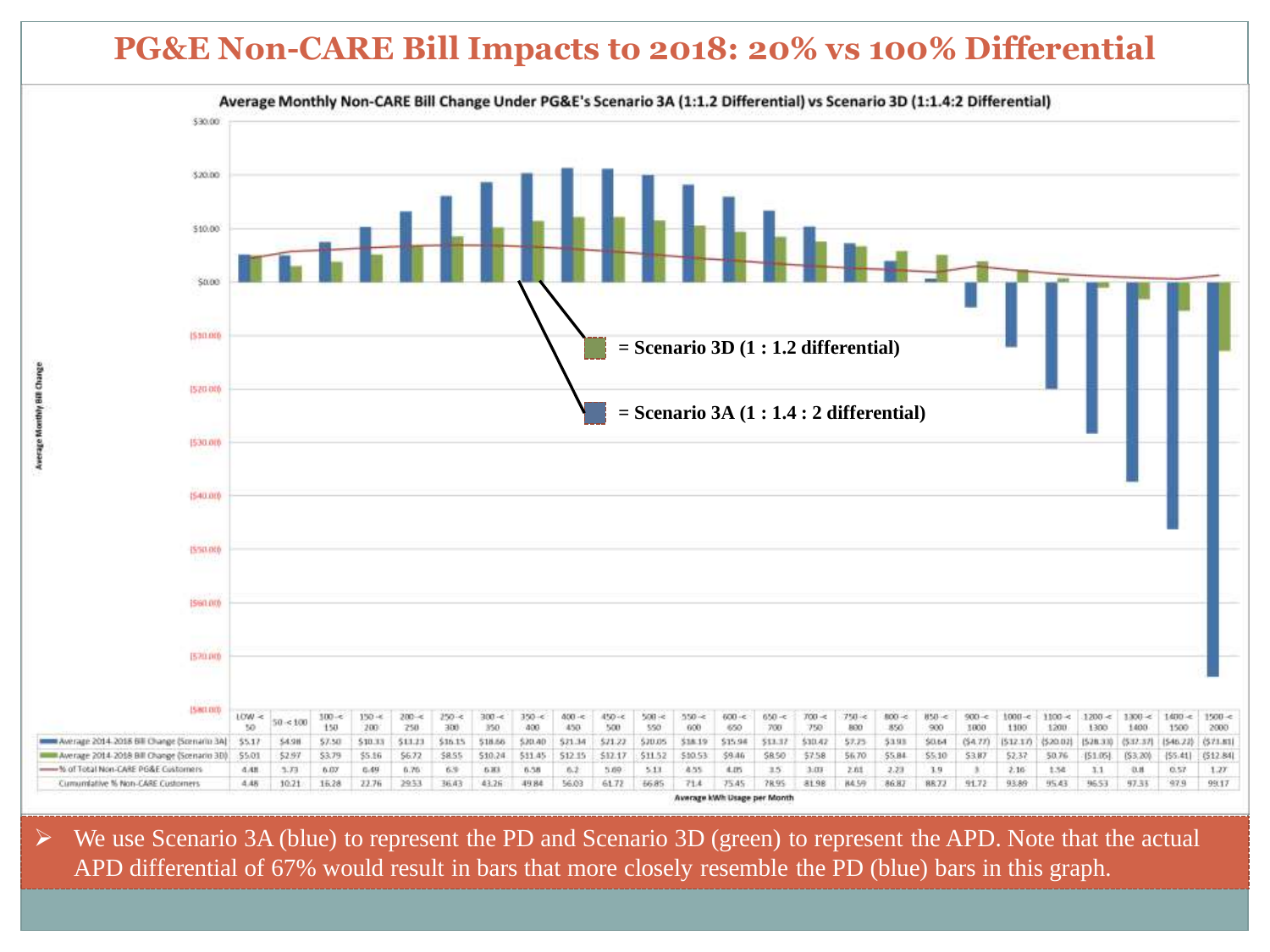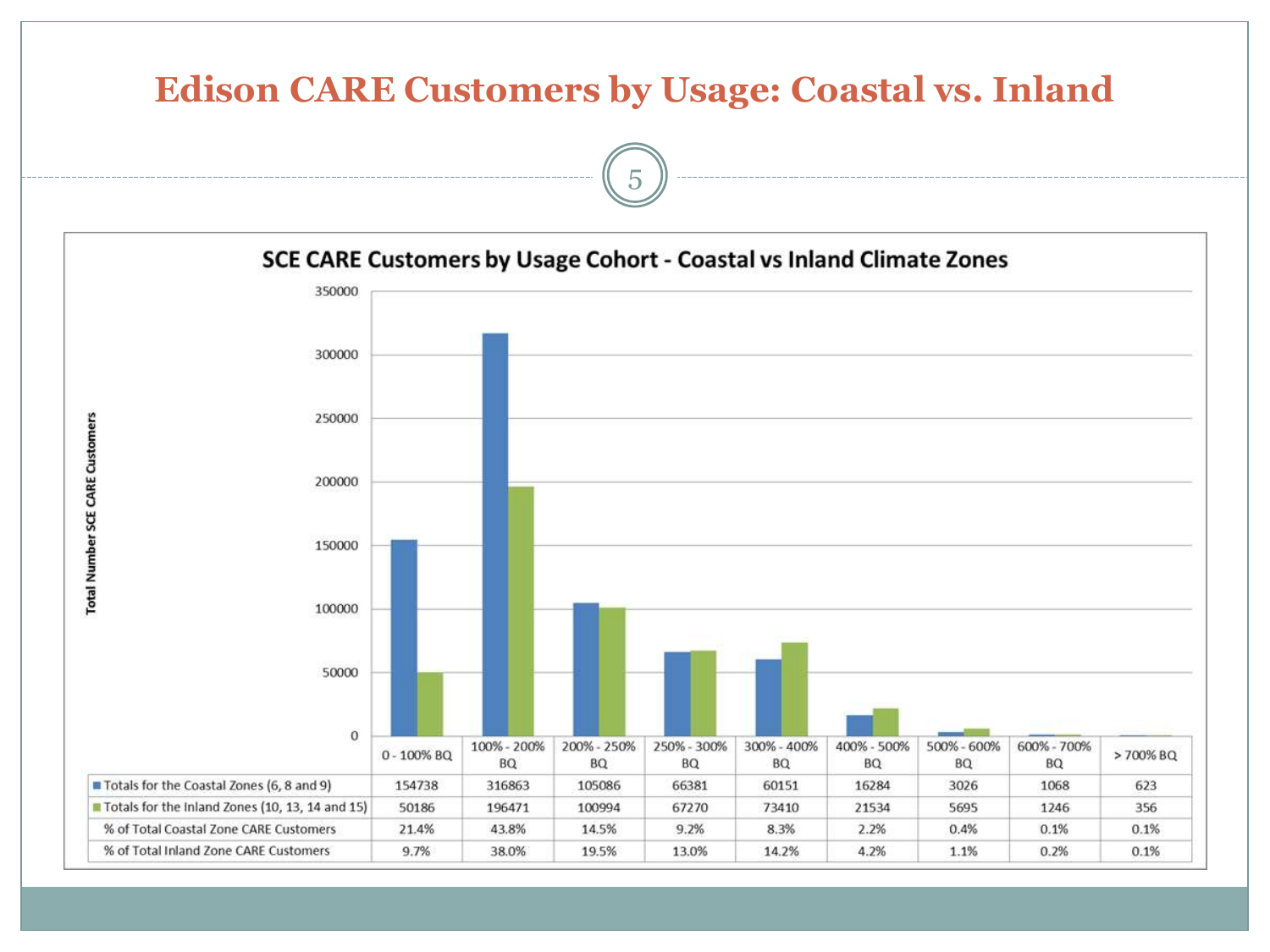## **Emphasis on Customer Protections and Benefits**

6

#### **Baseline Credits**

- Any default TOU rate implemented will contain a baseline credit or tier. Baseline amounts differ by climate zone, signifying that customers in hot inland areas will receive baseline credits in proportion with their energy usage.
- ۳
- Will protect customers in hot climate zones from paying a disproportionate share of the state's electricity costs.
- The PD finds that the CPUC should adopt a baseline credit on any default TOU rate and on at least one available TOU optional rate, as well as any opt-in or default pilot rates.

#### **Bill Protection, Shadow Billing and Bill Comparison**

- One year of bill protection for customers defaulted to TOU is required by statute. If, at the end of the year, a customer would have been better off on the previous rate plan, the customer will be credited the difference on their bill.
- A **shadow bill** will allow customers to see how their electricity bill under the new rate differs from the bill they would have had under the old rate.
- The PD also finds that the IOUs should be required to develop bill comparison tools that provide individual customers with bill comparison information tailored to their individual usage.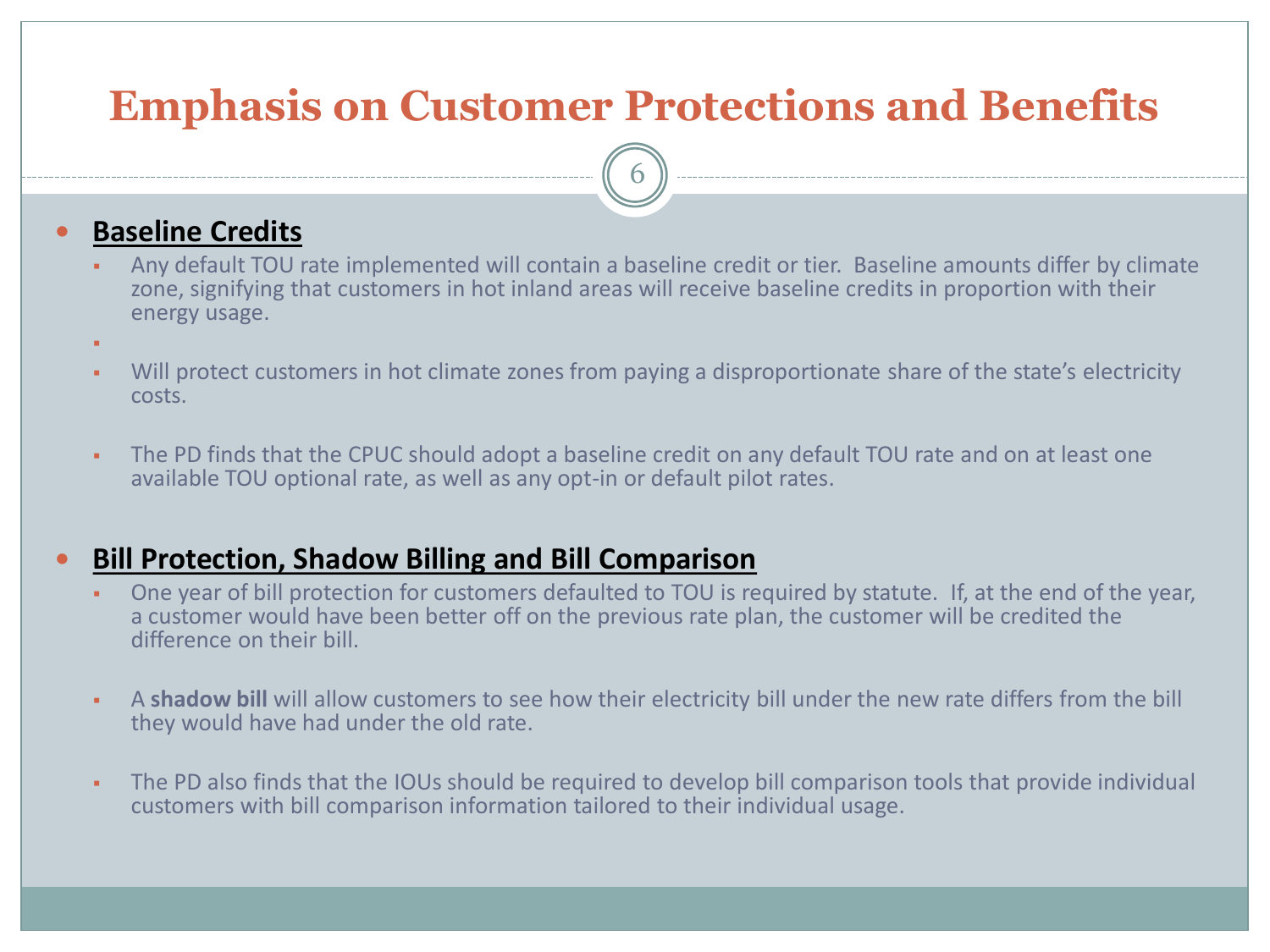# TOU Background

7

- Time-of-Use (TOU) rates are a form of load-modifying Demand Response (DR), and as such, are a preferred energy resource in California.
- The idea is obviously to incentivize customers to shift usage from peak to off-peak, in alignment with state policy goals and grid operational objectives.
- Residential TOU default on January 1, 2019.
- TOU rates have recently become mandatory for nonresidential customers; Transition to TOU will be followed by transition to default CPP/TOU
	- Larger non-residential customers face a mix of TOU energy rates, noncoincident and peak demand charges.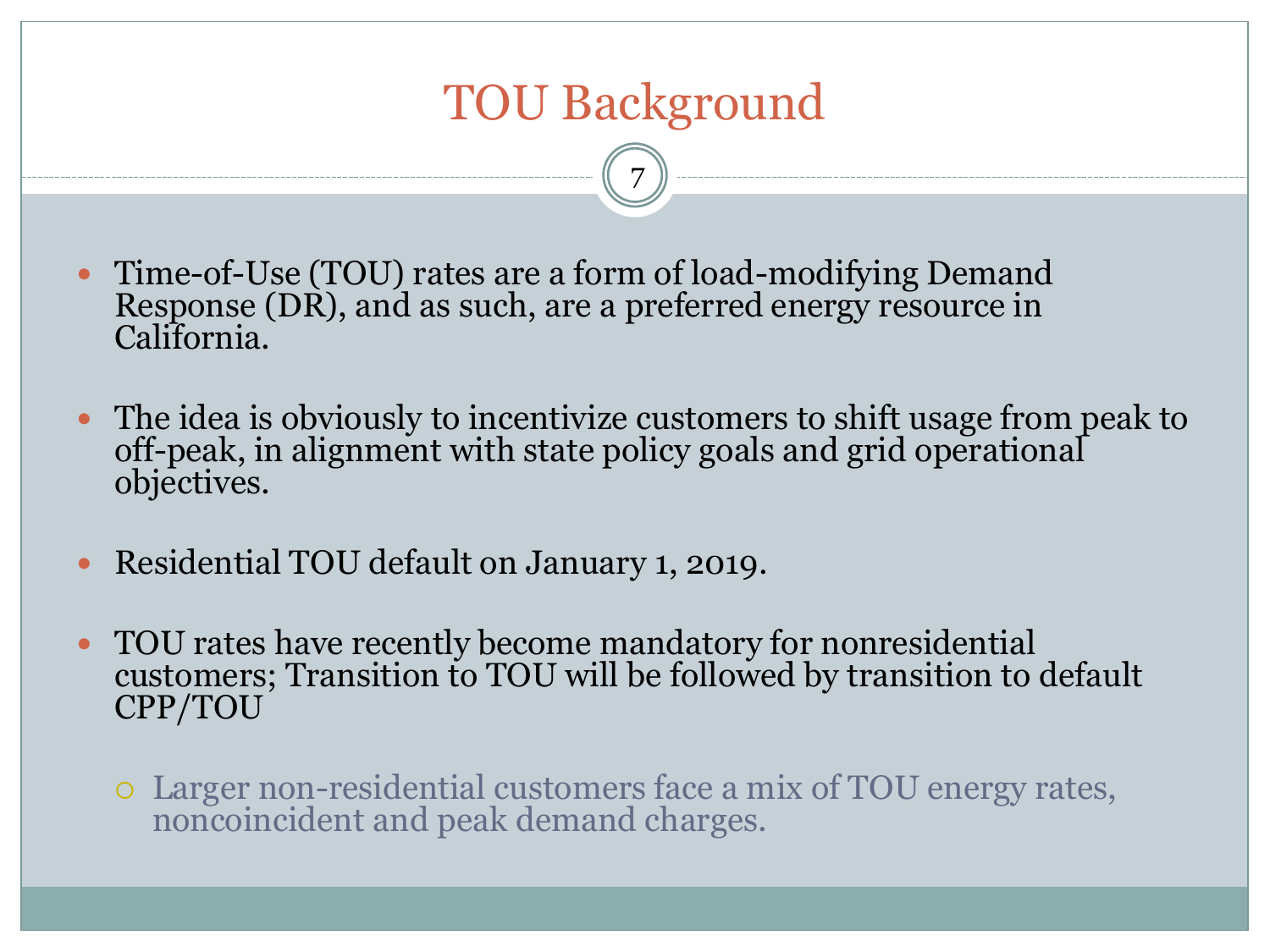## Current TOU Periods Are Shifting: (To reflect changes in load patterns and energy markets due to solar)

8

Recent & Pending Changes to TOU Periods

- D.14-12-048 approved a new SCE opt-in residential TOU rate, with a 2 PM to 8 PM summer on-peak period.
- SDG&E proposes to standardize its TOU periods for all rate classes, with a 4 PM to 9 PM summer peak period. A decision in A15-04-012 is expected in late 2016.
- D.15-11-013 approved a new PG&E opt-in TOU with a 3 PM to 8 PM summer peak period, transitioning to 4 PM to 9 PM in 2021.
- All 3 large CA IOUs are piloting late-shifted TOU rates in 2016-2017 to gather information for default TOU adoption in 2019.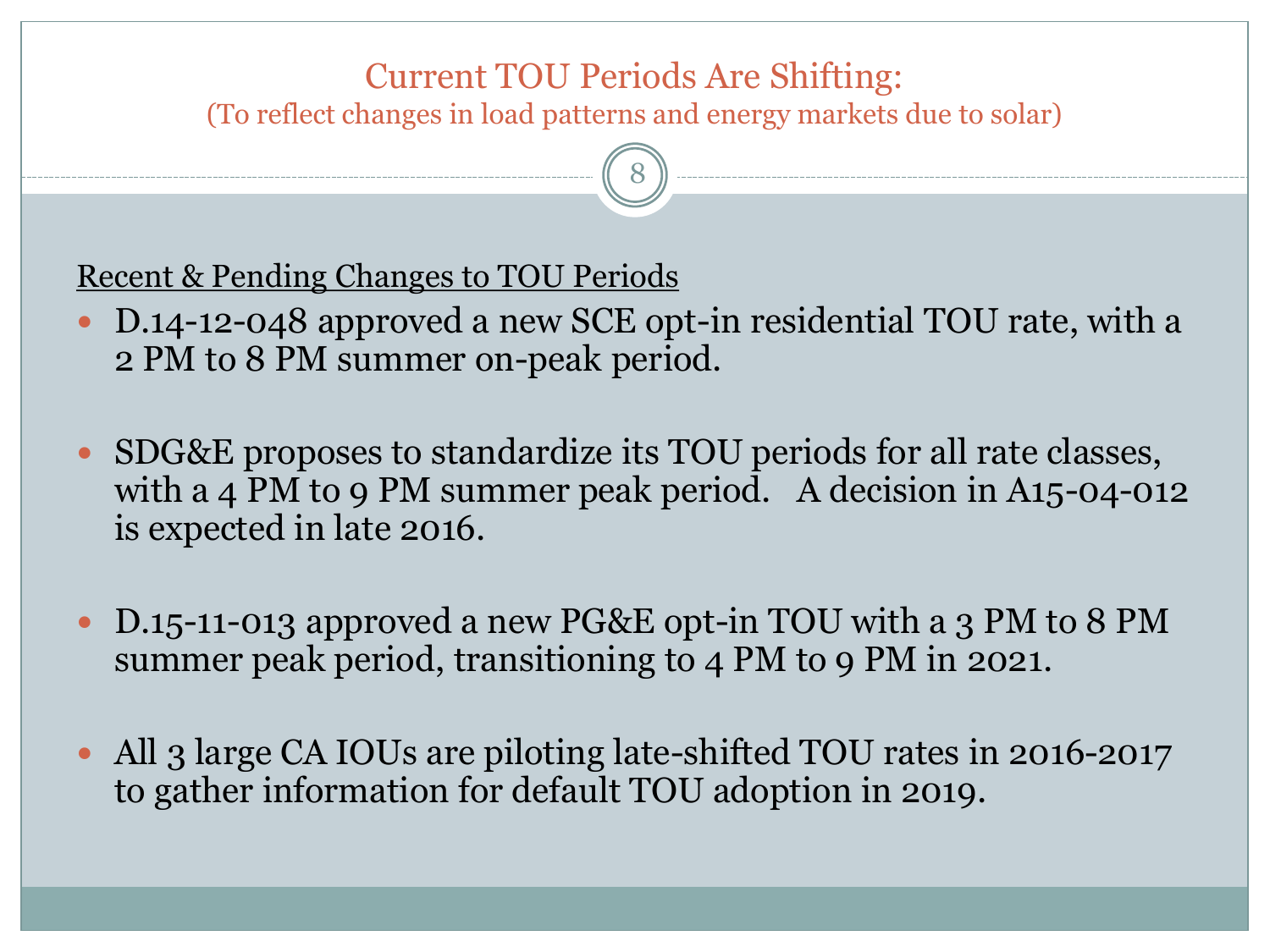## **Rate Reform Implementation: Current State of Play**

9

- 9 statewide optional TOU pilots are being deployed, 3 in each IOU territory.
	- Complexity of rates varies from basic vanilla TOU with mild peak to off-peak differential, to moderate designs that attempt to incentivize spring off-peak/super off-peak consumption to address overgeneration concerns,
	- "Spicy rates" include a fully dynamic, circuit based vehicle-to-grid integration VGI) rate.
	- Some pilots include technology overlays such as NEST or other PCTs and/or the Bidgely app to enhance customer education and awareness of discretionary load-shifting opportunities.

### • Marketing, Education & Outreach (ME&O)

- To ensure that pilots and optional TOU in general are marketed effectively during this transitional period; large working group with consultant assisting in long term IOU marketing plan development.
- Operating under performance assumptions based on agreed upon customer metrics, including survey instruments to demonstrate learnings at conclusion of pay to play pilots.
- IOU recovery of marketing expenditures very much dependent on performance and results.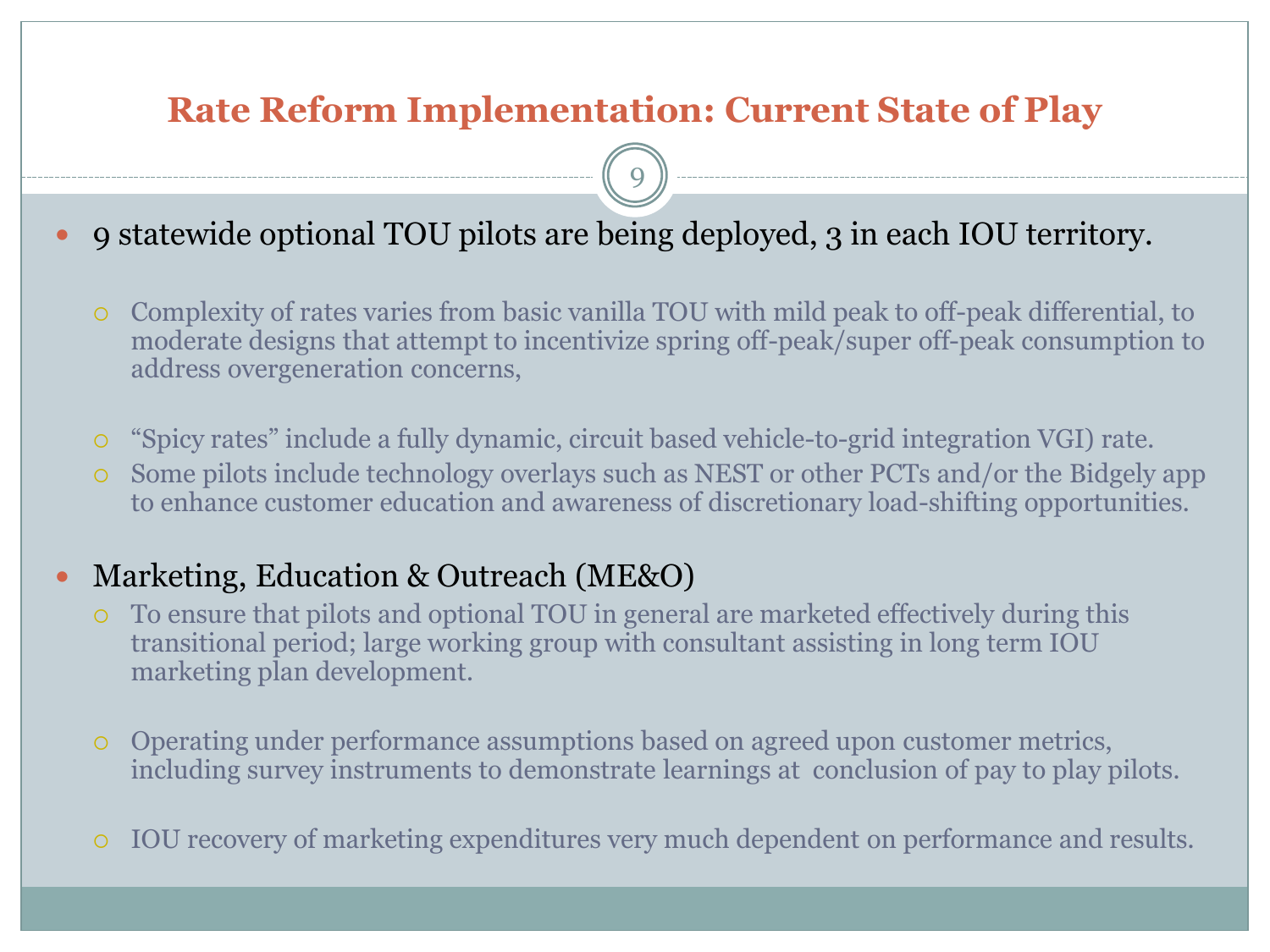## **Implementation Challenges: Sales and Revenue Forecasts**

10

 Tier compression and the transition to TOU in conformance with the decision's tier ratios and proposed end state (1:1.25 2 tier opt out rate) are also bound by a 5% annual cap on Tier 1 increases.

- Each IOU's rate structure is in a different place, so customized transitional pathways had to be constructed.
- Difficult to forecast with accuracy revenue requirement and kWh sales changes resulting from solar and EE growth, which can compound rate and billing impacts for some customers.
- Upper tier rate decreases in the rate reform process will likely be unraveled somewhat by declining sales.
	- Both a positive and a negative in terms of what it signifies about solar/DER/EE penetration, but will increase system average rates if revenue requirement continues to climb over the next several years.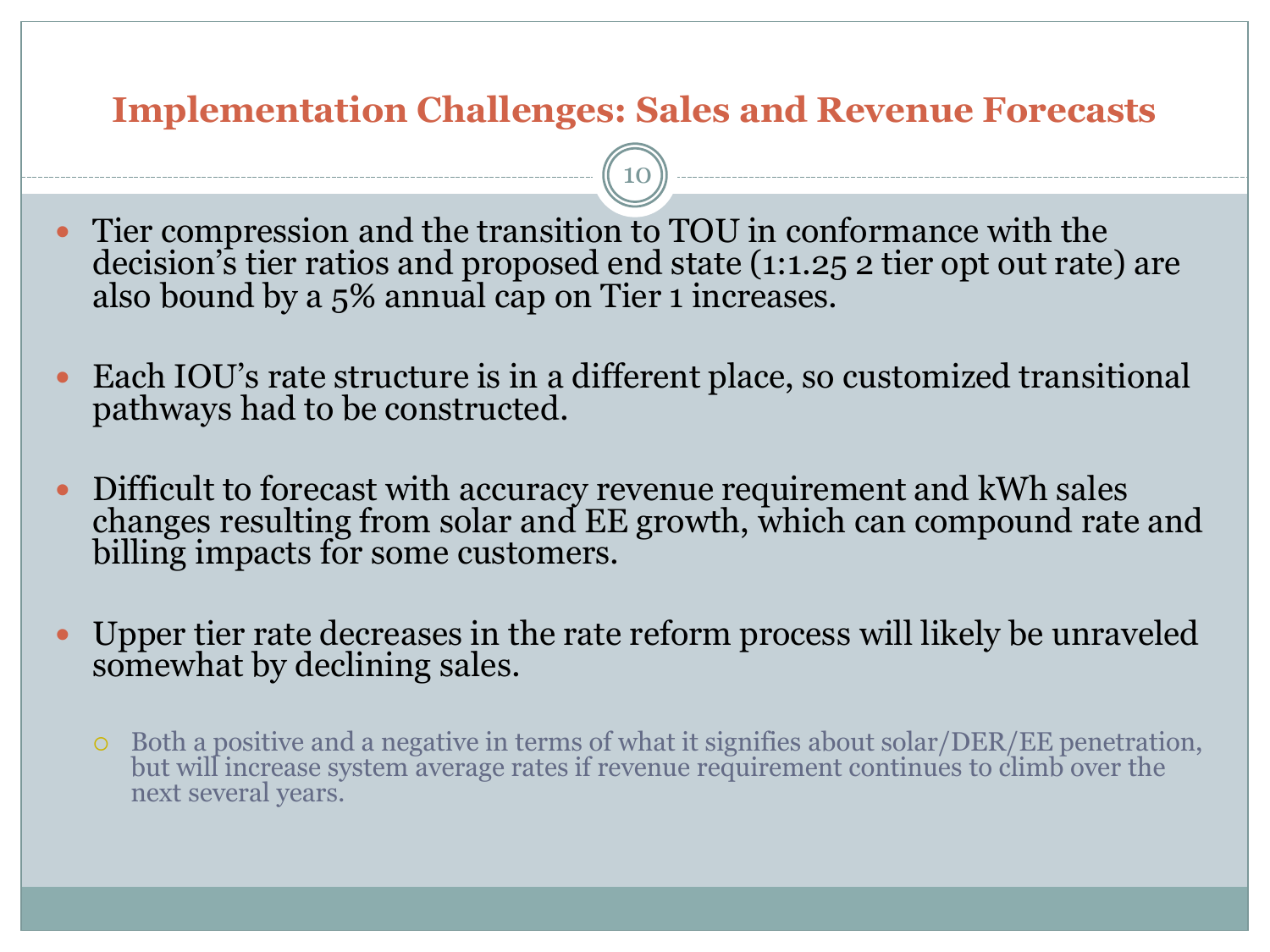## **Declining IOU sales: concerns and potential solutions**

11

- Competitive threats from continued BTM solar growth, EE penetration, and to a much lesser extent, CCA/DA/retail market growth in California will continue to erode sales (IEPR).
	- PG&E experienced a 4.4% residential sales decline YOY from August 2014-August 2015, primarily from solar and EE.
- Upward pressure on rates will occur unless revenue requirement is kept in check and follows the same trajectory as sales.
	- IOU ratebase has more than doubled over the past decade due to RPS compliance, transmission upgrade/growth, increases in distribution investment, etc.
- GRC and ERRA proceedings offer some opportunities to better manage revenue requirement while ensuring appropriate recovery and fair return for IOUs.
- The pace of electric vehicle adoption and charging infrastructure could partially mitigate sales erosion over the next decade (2500-7500 GWh EV incremental demand increase forecasted).
- Of course, the higher residential rates are, the more attractive the payback period on certain EE and solar DG investments – which further aggravates the sales erosion.